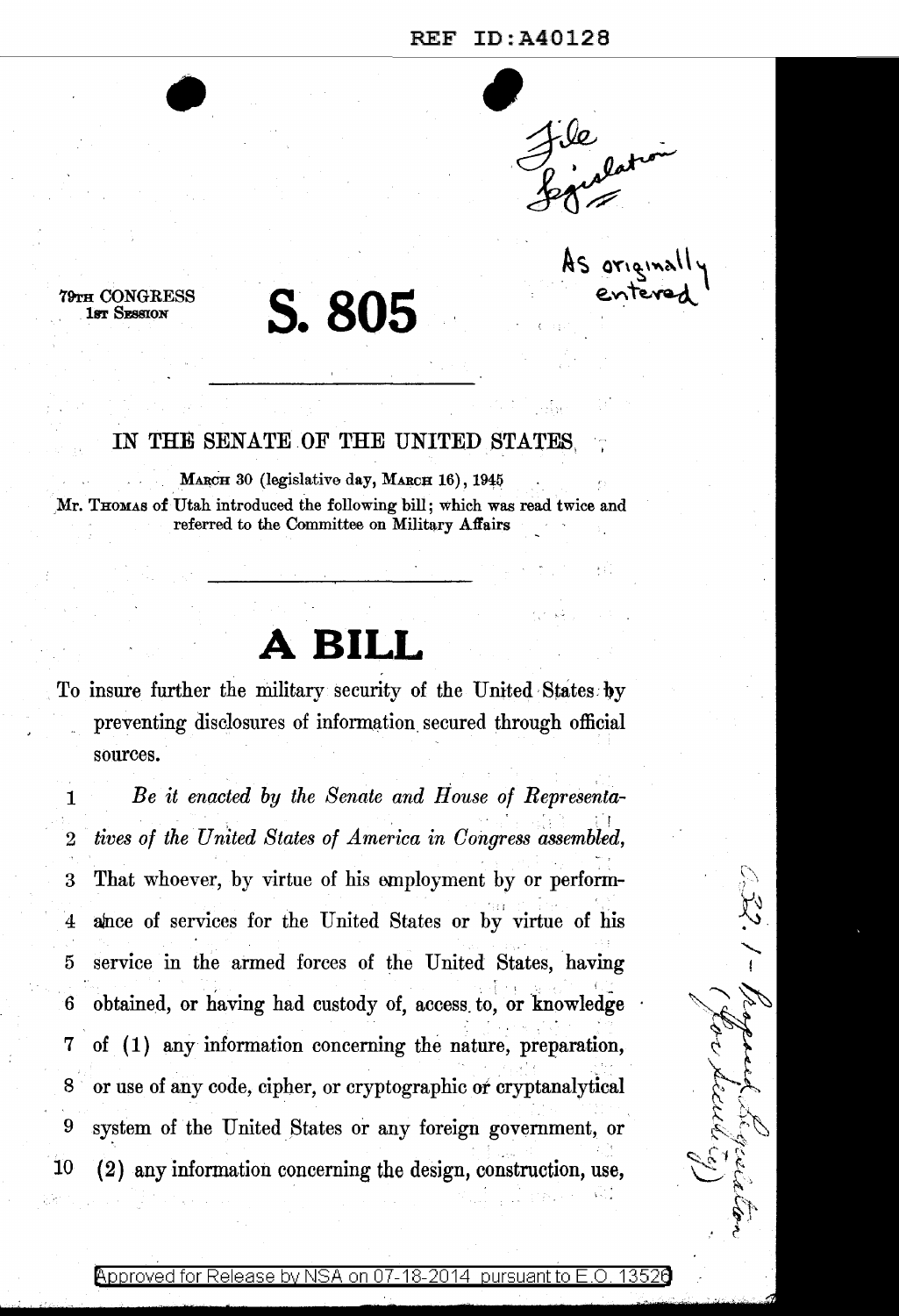$\overline{2}$ 

maintenance, or repair of any device, apparatus, or appliance  $\mathbf{1}$ used or prepared or planned for use by the United States  $\boldsymbol{2}$ 3 or any foreign government for cryptographic or cryptanalytic purpose, or (3) any material which has been, or purports to 4  $\bf{5}$ have been, prepared or transmitted in or by the use of any  $\boldsymbol{6}$ code, cipher, or cryptographic system of the United States  $\overline{7}$ or any foreign government, or (4) any information con-8 cerning the cryptographic or cryptanalytic activities of the 9 United States or any foreign government, or (5) any infor-10 mation which has been or purports to have been derived from 11 cryptanalysis of messages transmitted by the United States 12 or any foreign government, shall, without authorization by 13 the head of the department or agency by which such person was employed or in which he performed services at the time 14 when he had custody of or access to or obtained knowledge 15 16 of the above-described information or material, communicate, furnish, or transmit to another or publish any such infor- $17$ 18 mation or material, shall be fined not more than \$10,000, 19 or imprisoned not more than ten years, or both. Authoriza-20 tions, as herein provided, shall be granted only in accordance 21 with regulations prescribed by the President.

22 SEC. 2. Whoever, by virtue of his employment by or 23 performance of services for any foreign government or by 24 virtue of his service in the armed forces of any foreign gov-25 ernment, having obtained, or having had custody of access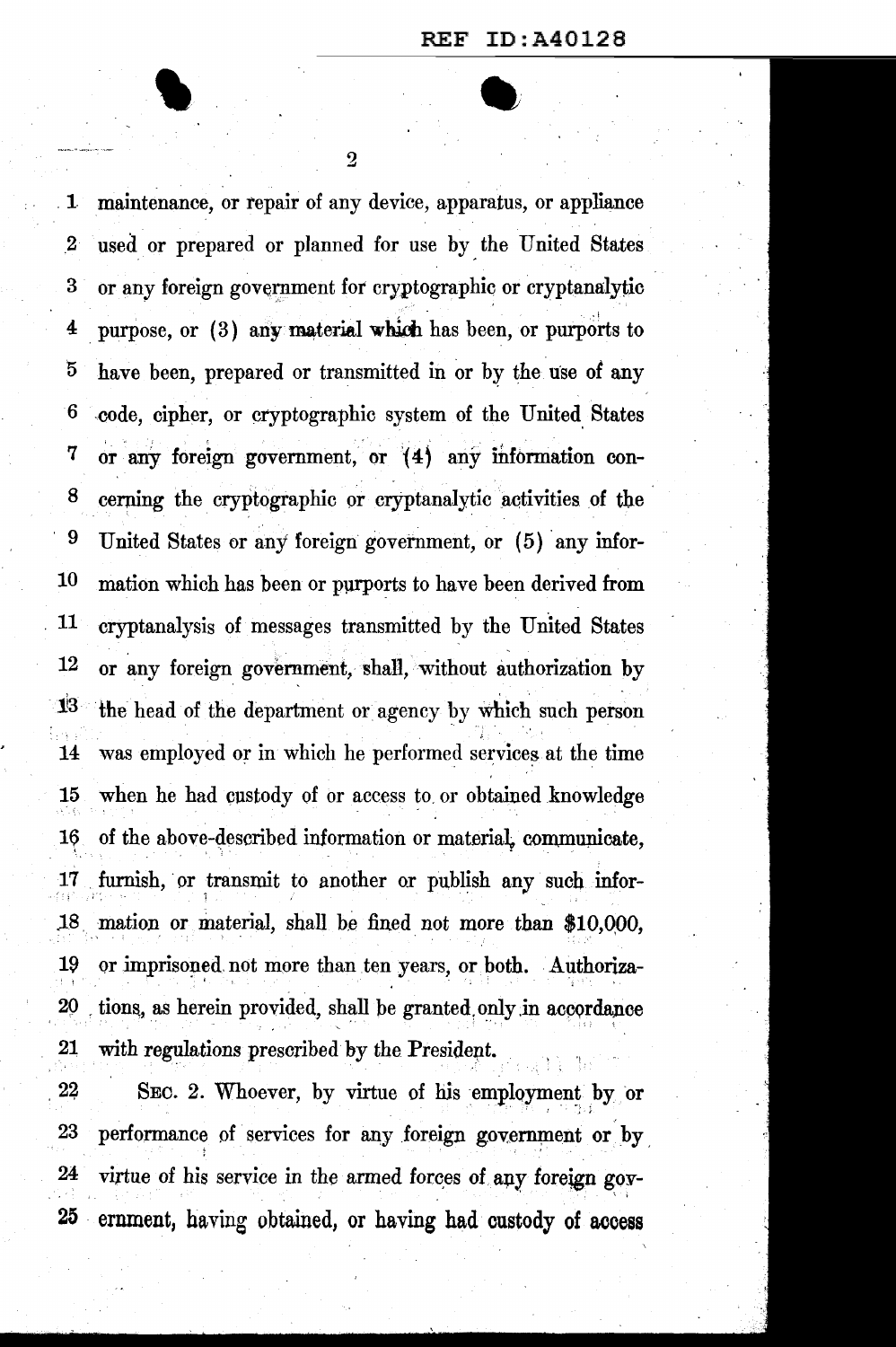3

1 to, or knowledge of (1) any information concerning the 2 nature, preparation, or use of any code, cipher, or crypto-3 graphic or cryptanalytical system of the United States, O?  $4$  (2) any information concerning the design, construction, 5 use,. maintenance, or repair of any device, apparatus, or 6 appliance used or prepared or planned for use by the United 7 States for cryptographic or cryptanalytic purpose, or (3) 8 any material which has been, or purports to have been, pre-9 pared or transmitted in or by the use of any cooe, cipher, or 10 cryptographic system of the United States, or (4) any in-11 formation concerning the cryptographic or cryptanalytic 12 activities of the United States, or (5) any information which 13 has been or purports to have been derived from cryptanalysis 14 of messages transmitted by the United States, shall, without 15 joint authorization by the Secretary of State, the Secretary 16 of War, and the Secretary of the Navy communicate, furnish, 17 or transmit to another or publish any such information or 18 material, shall be fined not more than \$10,000, or imprisoned 19 not more than ten years, or both.

20 SEC. 3. The term "foreign government" as used herein 21 includes any person or persons acting or purporting to act 22 for or on behalf of any military or naval force, faction, party, 23 department, agency, or bureau of or within a foreign country, 24 or for or on behalf of any government or any person or 25 persons purporting to act as a government within a foreign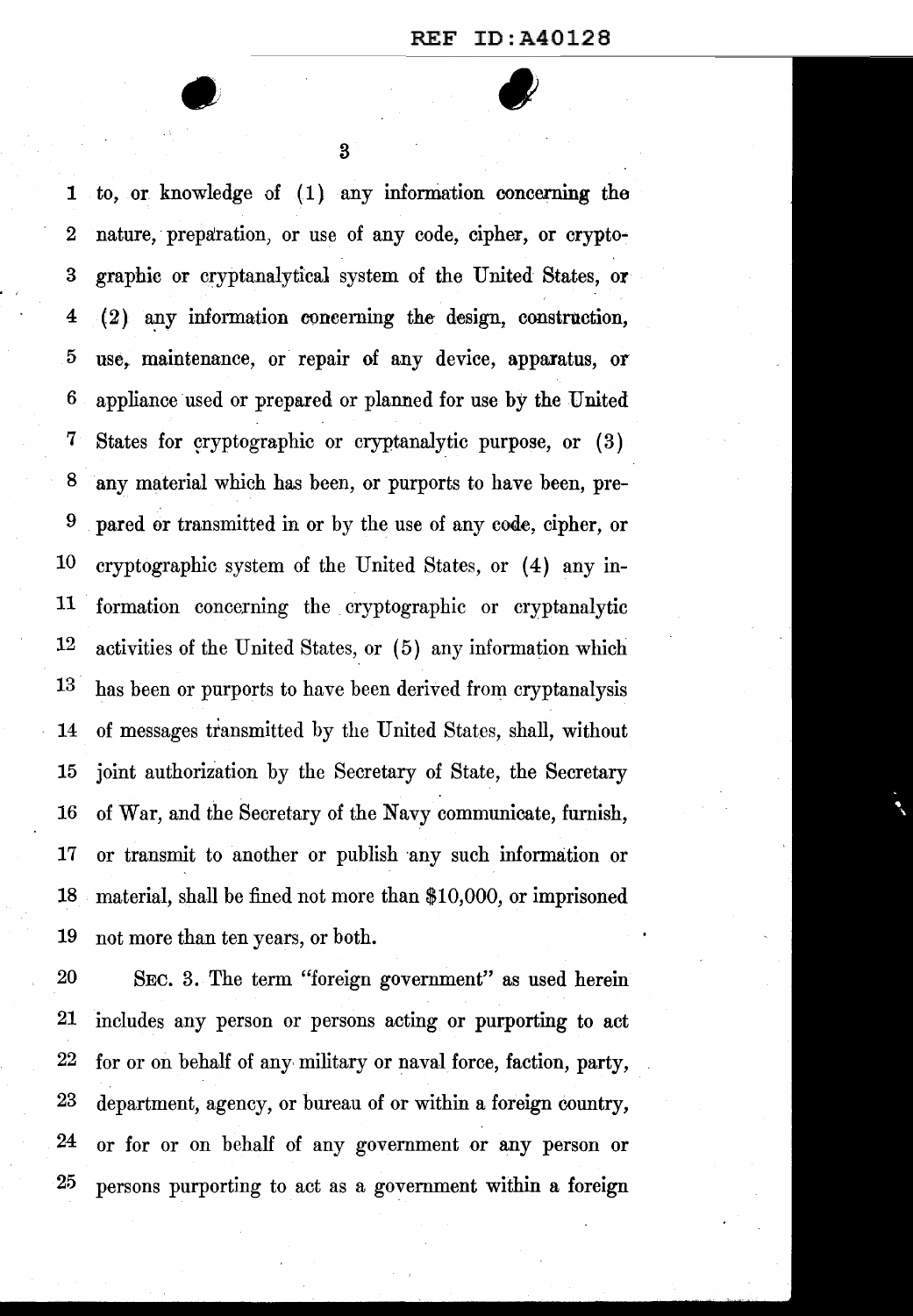1 country, whether or not such government is recognized by 2 the United States.

4

3 SEC. 4. (a) The term "cryptographic" as used herein 4 includes any code, cipher, secret writing, deception, mechan-5 ical or electrical device, or other method used to disguise 6 or conceal the meaning of any communication.

7 (b) The term "cryptanalytic" as used herein includes 8 all methods of interception and all methods of obtaining 9 information of the contents of cryptographic communication.